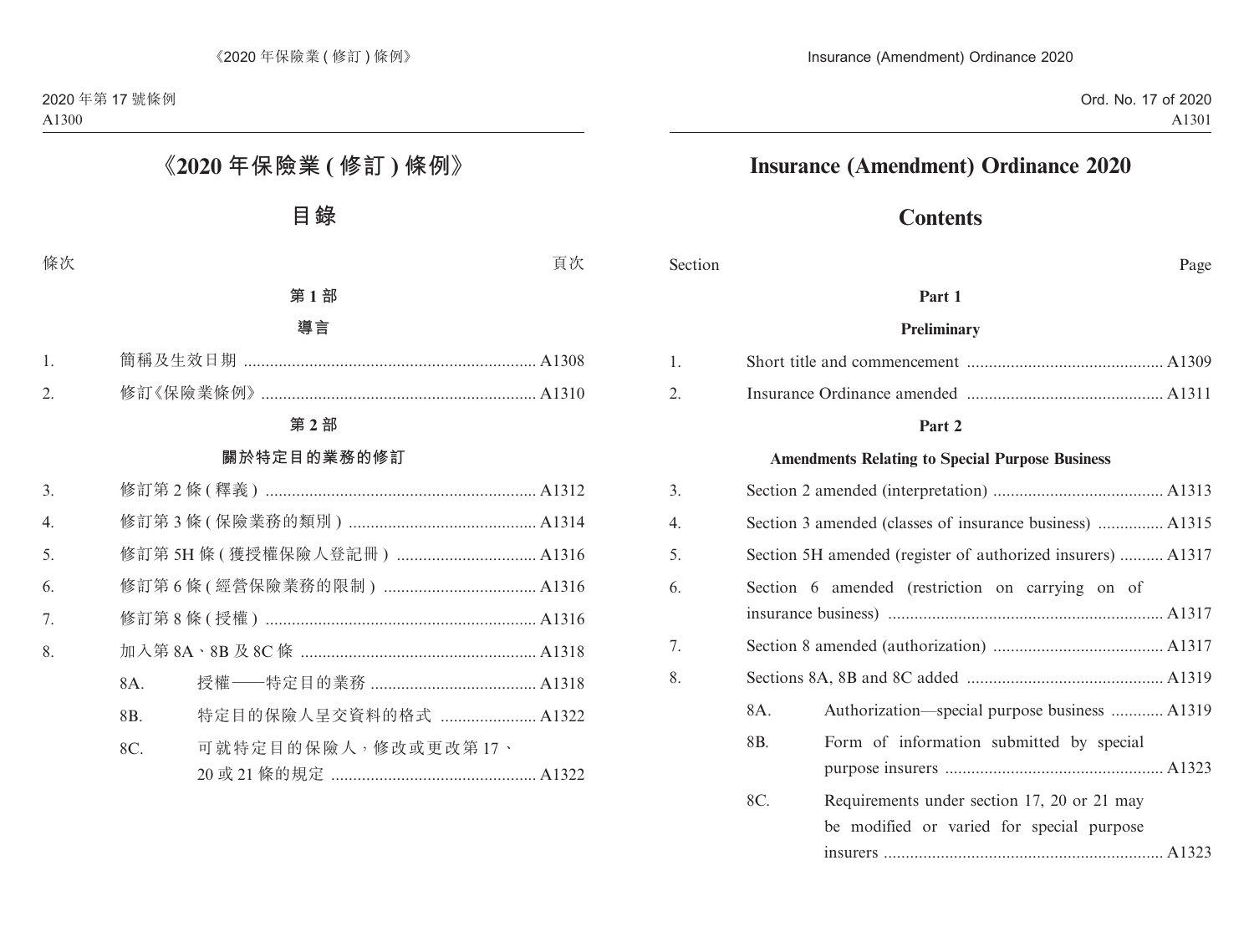|  |  |                                                                                                                   |  |  | Page |
|--|--|-------------------------------------------------------------------------------------------------------------------|--|--|------|
|  |  | Section 11 amended (notification of refusal of                                                                    |  |  |      |
|  |  | Section 12 amended (conditions for authorization under                                                            |  |  |      |
|  |  | Section 13A amended (approval of certain controllers of                                                           |  |  |      |
|  |  | Section 13AE amended (approval of key persons in<br>control functions of certain authorized insurers)  A1327      |  |  |      |
|  |  | Section 13B amended (approval of persons proposing to<br>become certain controllers of authorized insurer)  A1329 |  |  |      |
|  |  | Section 14A amended (determination of fit and proper)  A1329                                                      |  |  |      |
|  |  | Section 26 amended (grounds on which powers are                                                                   |  |  |      |
|  |  | Section 41B amended (power to conduct inspection)  A1329                                                          |  |  |      |
|  |  | Section 41P amended (disciplinary actions in respect of                                                           |  |  |      |
|  |  | Section 53E amended (prescribed person to send report<br>directly to Authority in certain cases relating to       |  |  |      |
|  |  | Section 129 heading amended (Authority may make                                                                   |  |  |      |
|  |  |                                                                                                                   |  |  |      |
|  |  | Authority may make rules for special purpose                                                                      |  |  |      |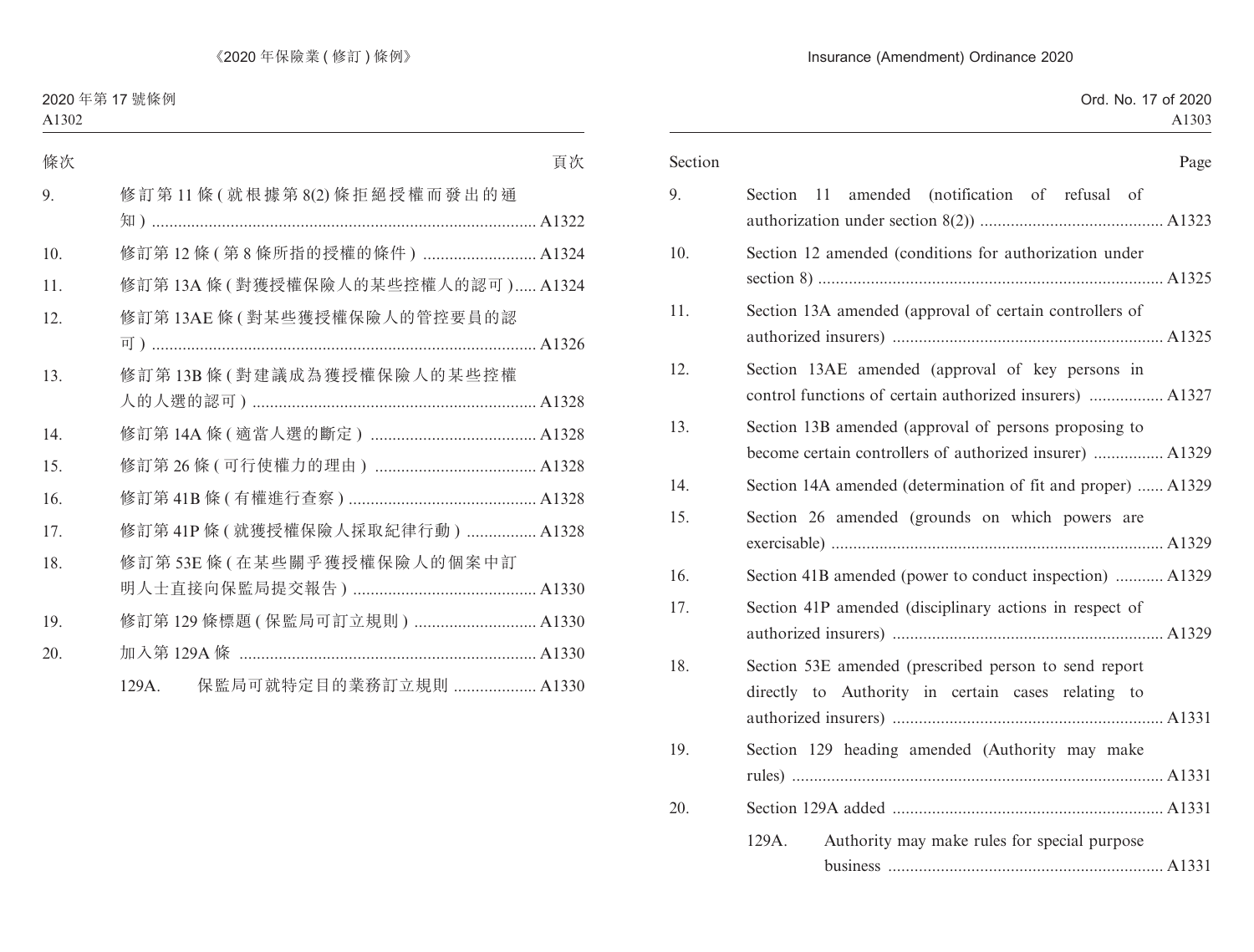| Page                                                                                                                  | Section |
|-----------------------------------------------------------------------------------------------------------------------|---------|
| Schedule 1 amended (classes of insurance business)  A1333                                                             | 21.     |
| Schedule 1D amended (non-delegable functions of                                                                       | 22.     |
|                                                                                                                       | 23.     |
| Part 3                                                                                                                |         |
| <b>Amendments Relating to Captive Insurers</b>                                                                        |         |
|                                                                                                                       | 24.     |
| Part 4                                                                                                                |         |
| Amendment Relating to Non-delegable Functions of Insurance Authority                                                  |         |
| Schedule 1D amended (non-delegable functions of                                                                       | 25.     |
| Part 5                                                                                                                |         |
| <b>Miscellaneous Amendments</b>                                                                                       |         |
| Section 9 amended (meaning of <i>controller</i> (控權人))  A1345                                                         | 26.     |
| Section 26 amended (grounds on which powers are                                                                       | 27.     |
|                                                                                                                       | 28.     |
| Section 76 amended (Authority may petition for winding<br>up or bankruptcy of licensed insurance intermediary)  A1347 | 29.     |
| Section 123 amended (exceptions to sections 64G and                                                                   | 30.     |
|                                                                                                                       |         |

31. Section 128 amended (Chief Executive in Council may make regulations) .................................................................. A1347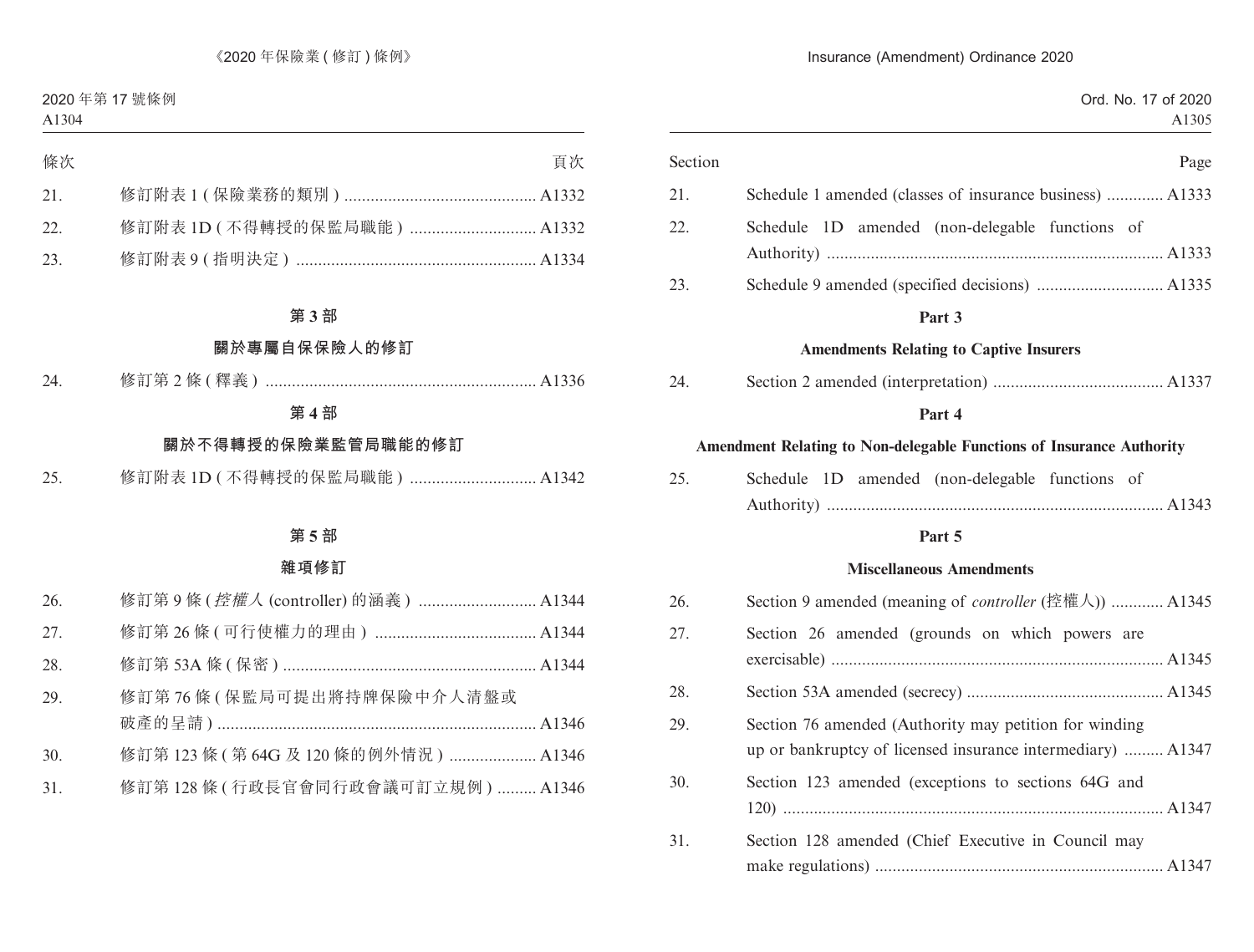| of 2020<br>. No. 17<br>Ord. |         |
|-----------------------------|---------|
| A1307                       |         |
|                             |         |
| Page                        | Section |

32. Schedule 6 amended (person who has become controller of authorized insurer in contravention of section 13B(2)) ..... A1349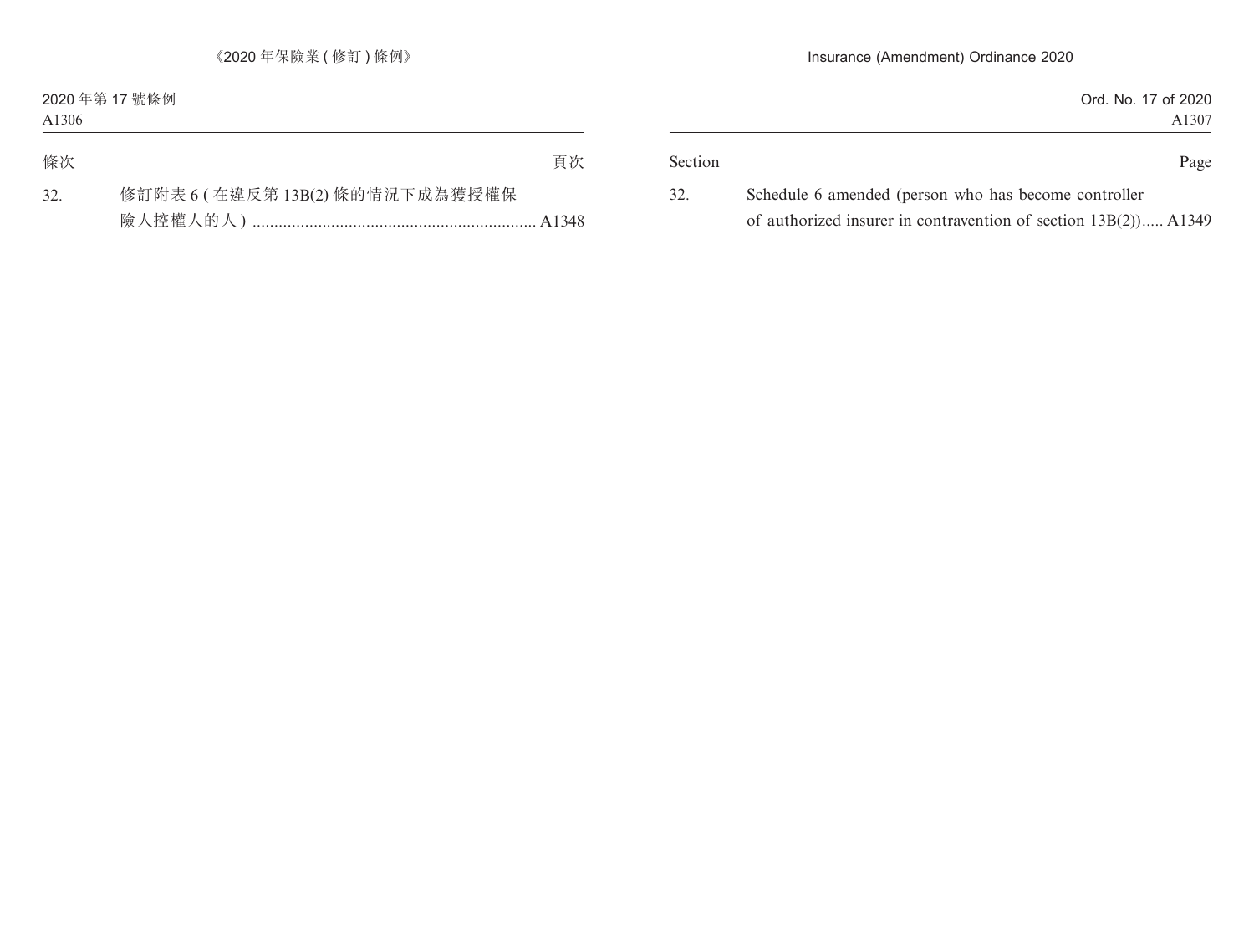Part 1 Section 1

#### **HONG KONG SPECIAL ADMINISTRATIVE REGION**

#### ORDINANCE NO. 17 OF 2020



Carrie LAM Chief Executive 23 July 2020

An Ordinance to amend the Insurance Ordinance to provide for the regulation of a new class of insurance business for which the liability of an insurer under a contract of insurance to the person insured is fully funded; to expand the scope of insurable risks of captive insurers; to remove a non-delegable function of the Insurance Authority specified in Schedule 1D to the Ordinance; to make minor textual amendments to the Ordinance; and to provide for related matters.

 $[$   $]$ 

Enacted by the Legislative Council.

## **Part 1**

## **Preliminary**

#### **1. Short title and commencement**

- (1) This Ordinance may be cited as the Insurance (Amendment) Ordinance 2020.
- (2) This Ordinance comes into operation on a day to be appointed by the Secretary for Financial Services and the Treasury by notice published in the Gazette.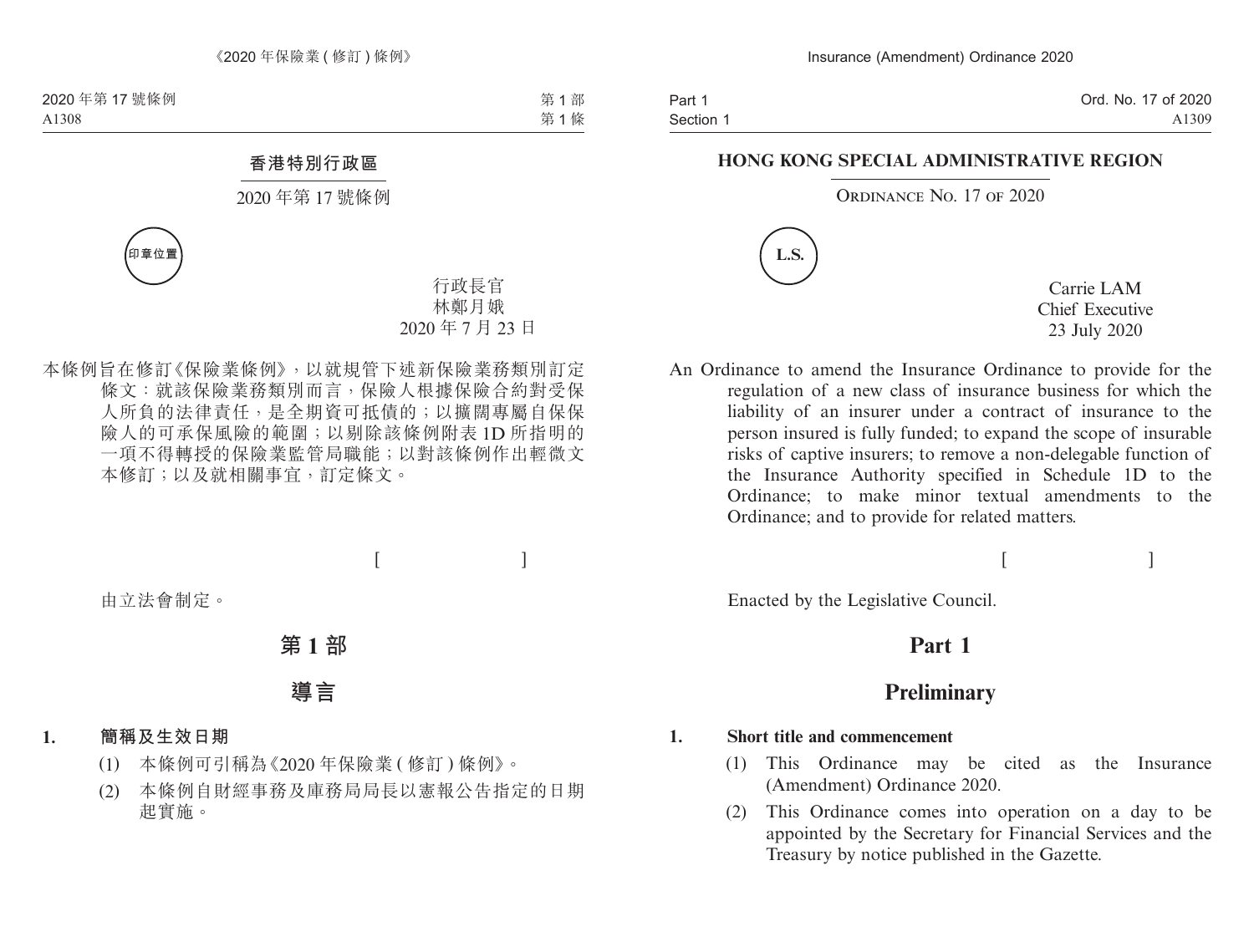| Part 1    | Ord. No. 17 of 2020 |
|-----------|---------------------|
| Section 2 | A <sub>1311</sub>   |

#### **2. Insurance Ordinance amended**

The Insurance Ordinance (Cap. 41) is amended as set out in Parts 2 to 5.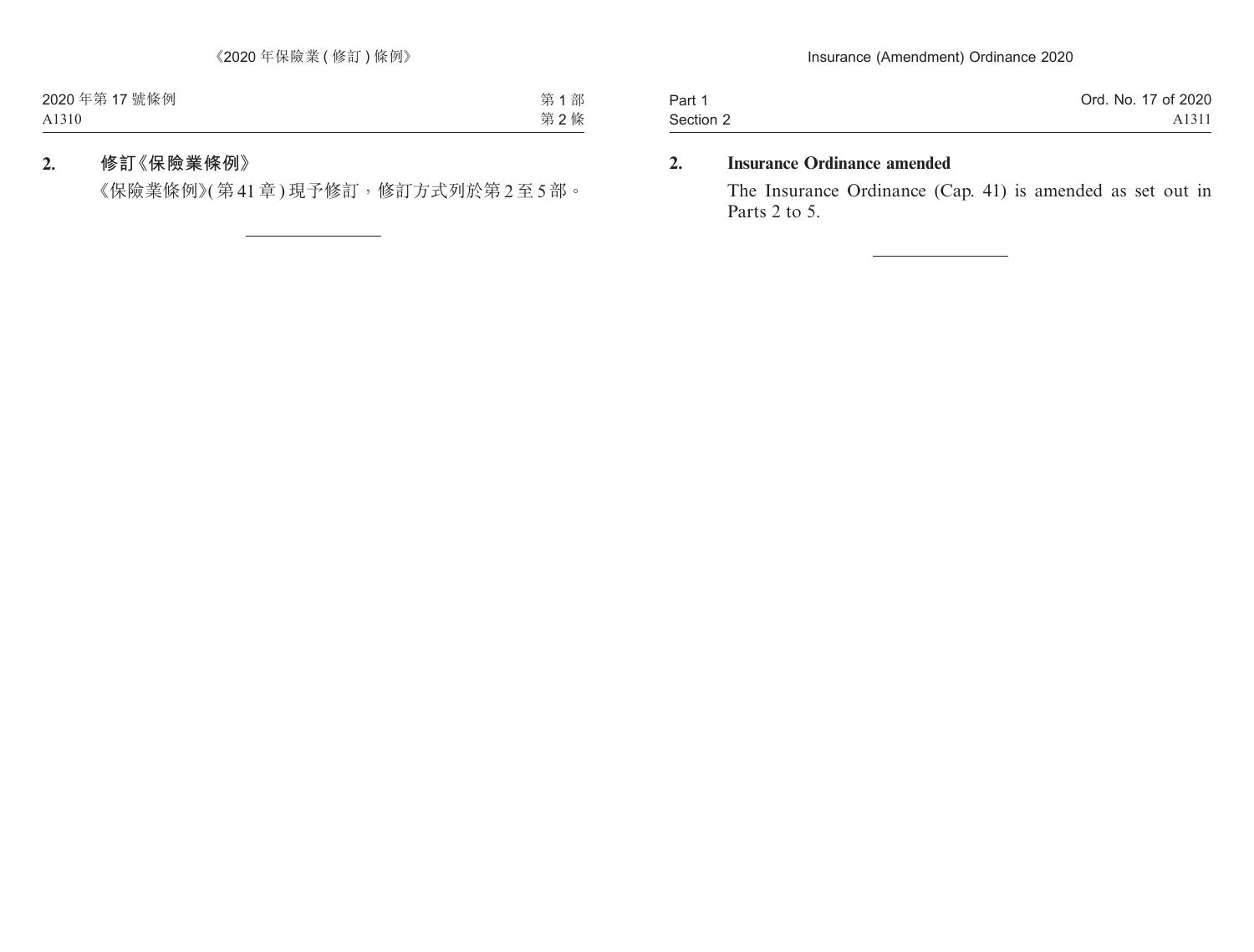## **Part 2**

## **Amendments Relating to Special Purpose Business**

#### **3. Section 2 amended (interpretation)**

(1) Section 2(1), definition of *authorized*, after "section 8"— **Add**

" $or 8A"$ 

(2) Section 2(1), definition of *general business*, after "term"— **Add**

"business or special purpose".

(3) Section 2(1), definition of *prescribed*, after "129"— **Add**

"or 129A".

 $(4)$  Section 2(1)—

### **Add in alphabetical order**

"*fully funded* (全期資可抵債)—see subsection (8);

- *insurance securitization* ( 保險證券化 ), in relation to an insurer, means any debt or other financing arrangement entered into by the insurer with an investor, under which repayment or return to the investor is linked to a contract of insurance effected and carried out by the insurer;
- *special purpose business* ( 特定目的業務 ) means the insurance business of effecting and carrying out contracts of insurance that are fully funded through insurance securitization;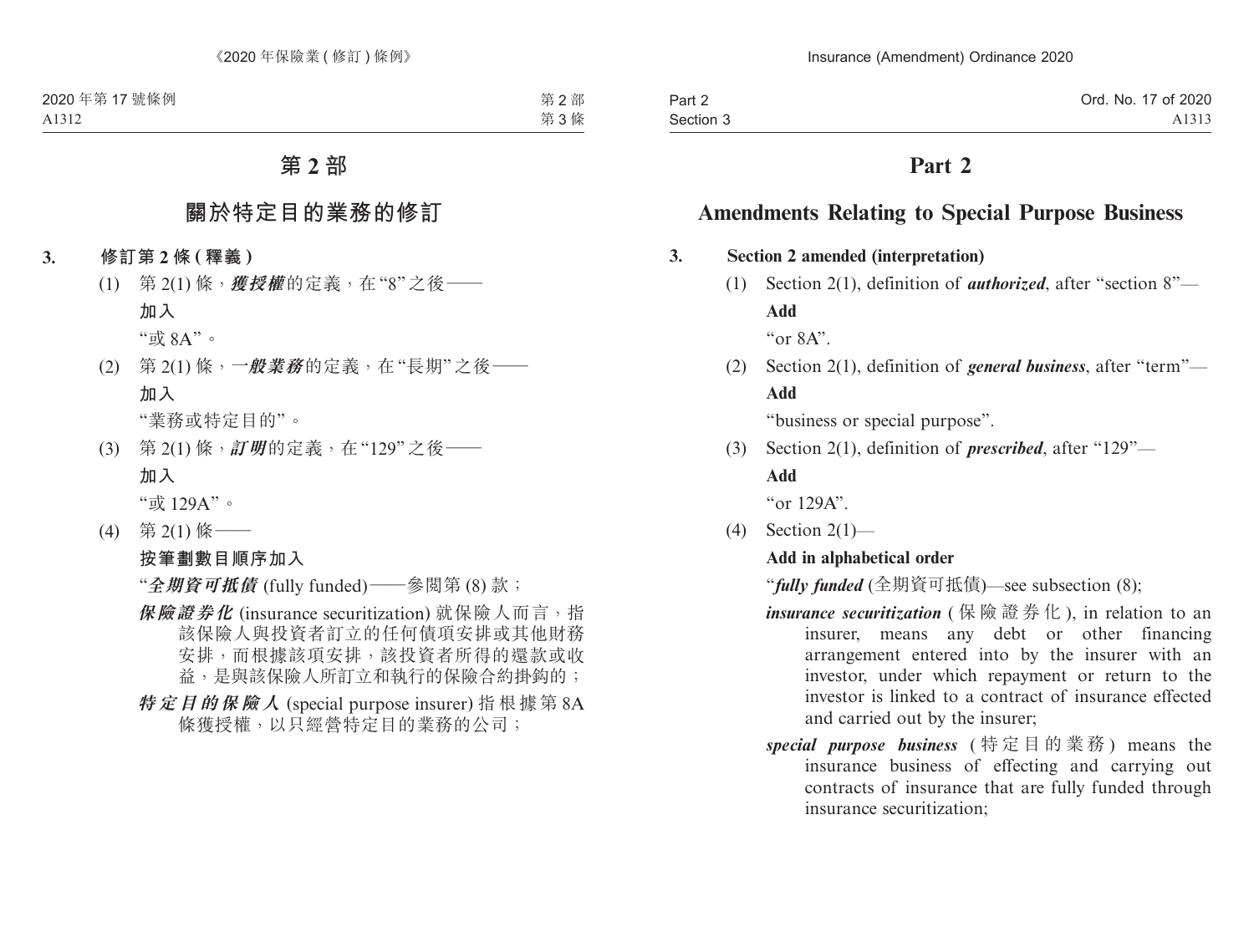| Part 2    | Ord. No. 17 of 2020 |
|-----------|---------------------|
| Section 4 | A <sub>1315</sub>   |

- *special purpose insurer* ( 特定目的保險人 ) means a company authorized under section 8A to carry on special purpose business only;".
- (5) After section 2(7)—

#### **Add**

- "(8) For the purposes of the definition of *special purpose business*, a contract of insurance entered into between an insurer and a person as the insured under the contract is fully funded if the value of the assets held under the terms of the contract by, or on behalf of, the insurer for the benefit of the insured is not less than the amount of the insurer's liabilities (whether actual or potential) under the contract at any time and under all reasonably foreseeable circumstances, taking into account—
	- (a) the obligations of the insurer towards the insured under the contract; and
	- (b) the expenses the insurer expects to incur.".

#### **4. Section 3 amended (classes of insurance business)**

Section 3—

#### **Repeal subsection (2)**

#### **Substitute**

" $(2)$  If—

(a) a contract (including a tontine) referred to in Part 2 or 3 of Schedule 1; or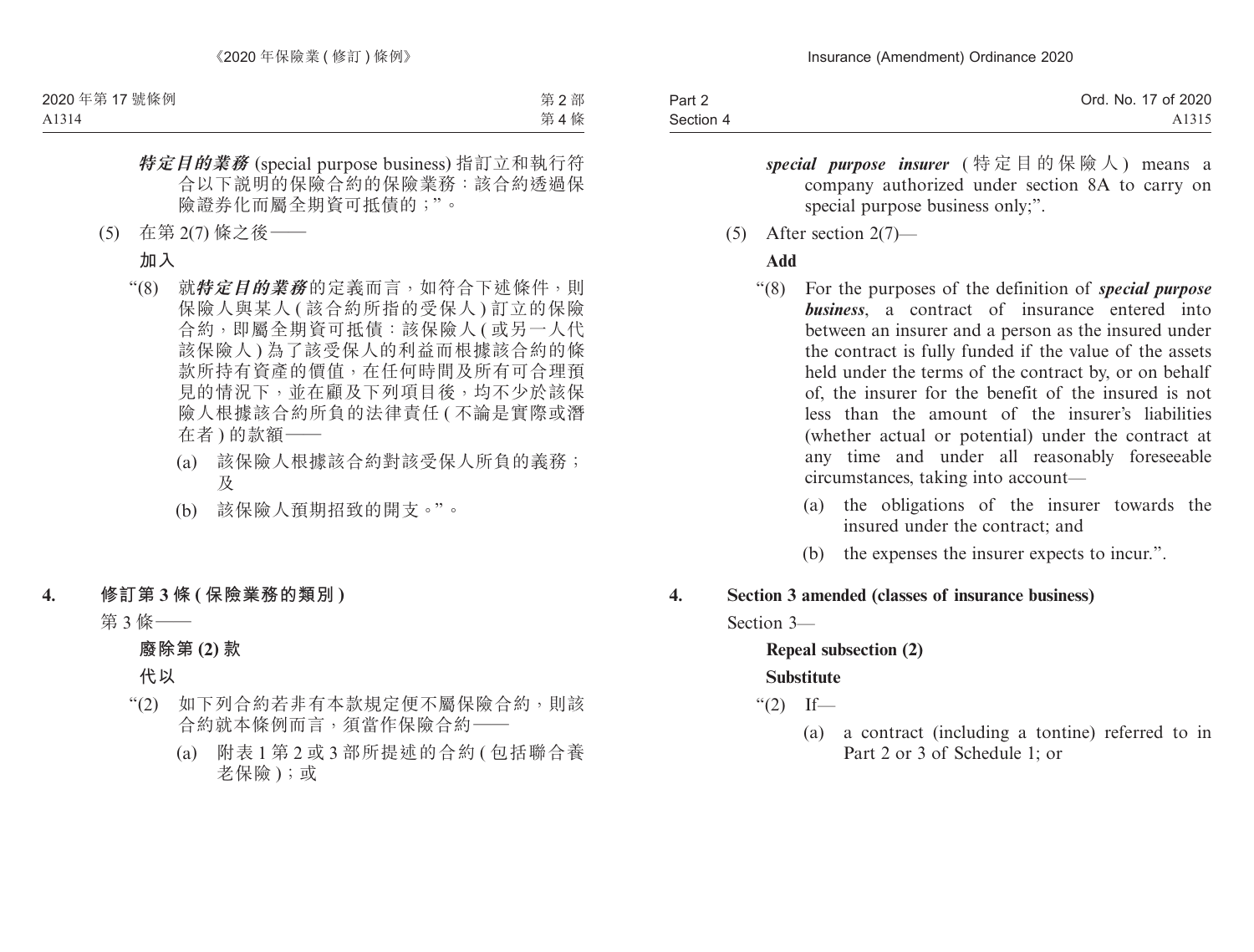| Part 2    | Ord. No. 17 of 2020 |
|-----------|---------------------|
| Section 5 | A131 <sup>-</sup>   |

(b) a contract belonging to the class of special purpose business,

is not (but for this subsection) a contract of insurance, the contract is, for the purposes of this Ordinance, deemed to be a contract of insurance.".

#### **5. Section 5H amended (register of authorized insurers)**

Section 5H(1)(b), after "8(1)(a)"—

**Add**

```
"or 8A(1)(a)".
```
### **6. Section 6 amended (restriction on carrying on of insurance business)**

Section 6(1)(a), after "section 8"—

**Add**

" $or 8A"$ 

#### **7. Section 8 amended (authorization)**

(1) Section 8, heading, after "**Authorization**"—

#### **Add**

#### "**—long term business and general business**".

(2) Section 8(1)—

#### **Repeal**

"Upon application made by a company under section 7, the Authority"

#### **Substitute**

"On application made by a company under section 7 for authorization to carry on any class or classes of insurance business specified in Part 2 or 3 of Schedule 1".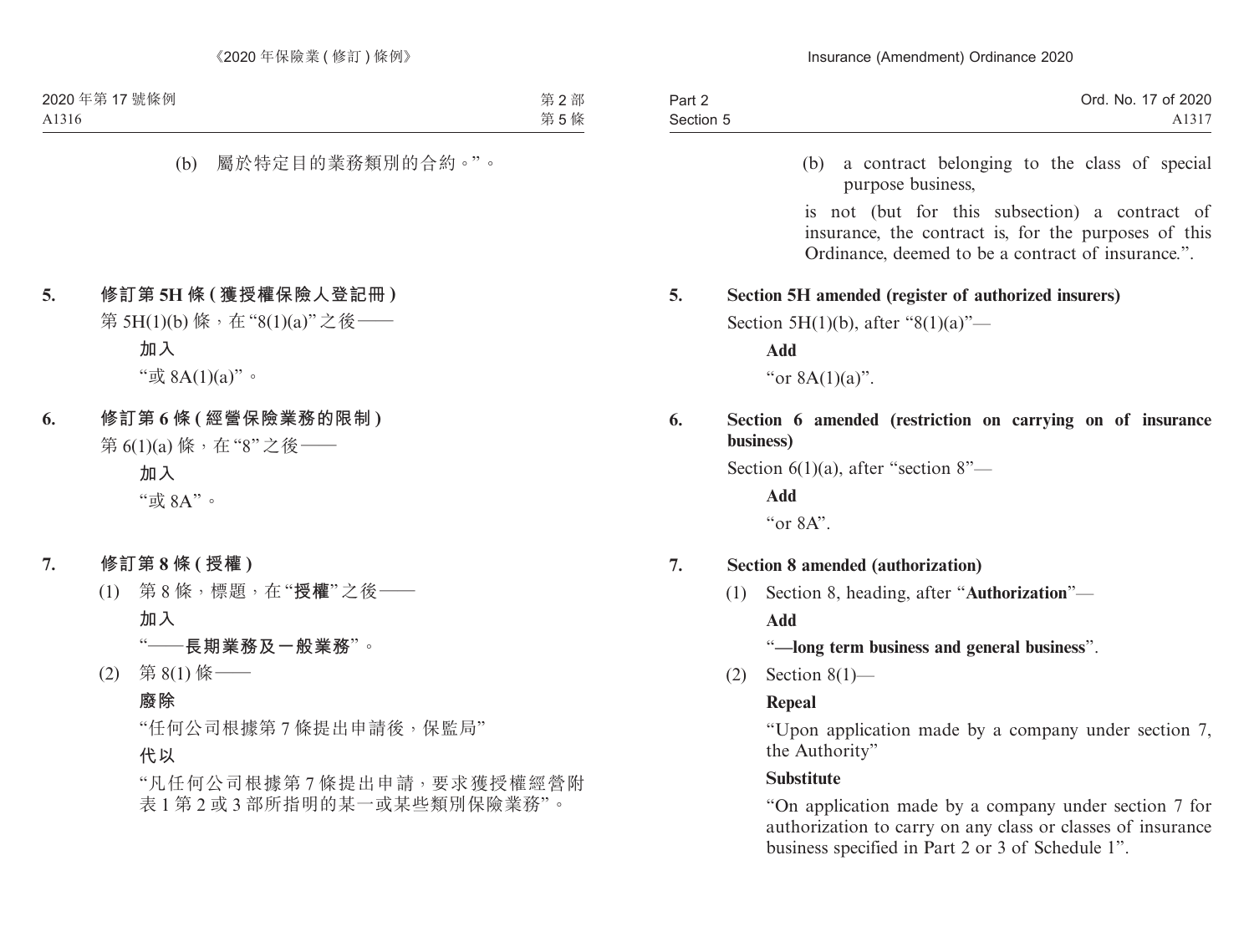| Part 2    | Ord. No. 17 of 2020 |
|-----------|---------------------|
| Section 8 | A1319               |

(3) Section 8(1)(a)—

**Repeal**

"may authorize"

#### **Substitute**

"the Authority may authorize".

(4) Section 8(1)(a)—

### **Repeal**

"any class"

### **Substitute**

"the class".

 $(5)$  Section 8(1)—

### **Repeal paragraph (b) Substitute**

- "(b) the Authority—
	- (i) must refuse the application if subsection (2) or (3) applies; and
	- (ii) may refuse the application on any other ground.".

### **8. Sections 8A, 8B and 8C added**

After section 8—

### **Add**

#### "**8A. Authorization—special purpose business**

(1) On application made by a company under section 7 for authorization to carry on special purpose business—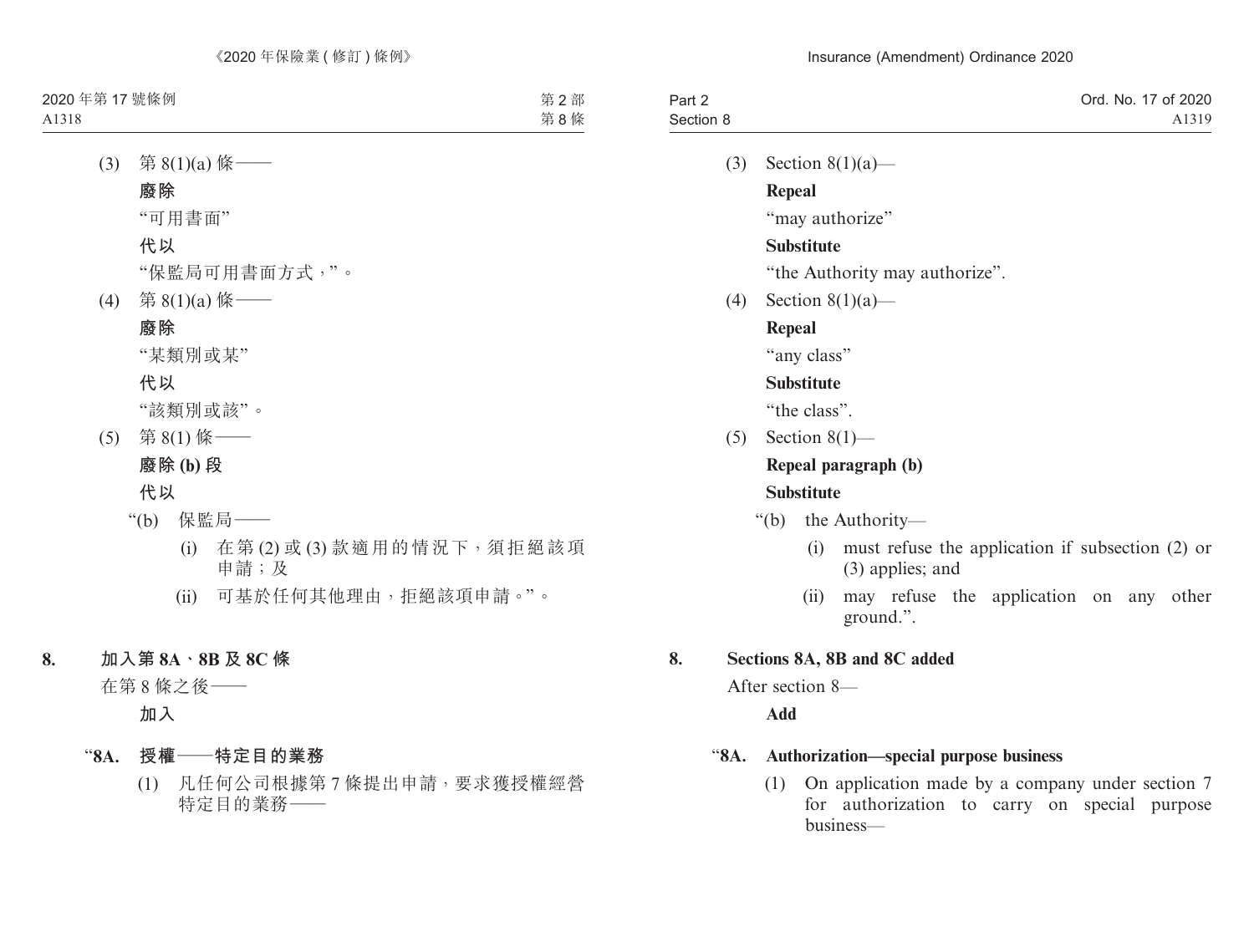| Part 2    | Ord. No. 17 of 2020 |
|-----------|---------------------|
| Section 8 | A1321               |

- (a) subject to paragraph (b), the Authority may authorize the company in writing to carry on, subject to such conditions as the Authority may impose, special purpose business; or
- (b) the Authority—
	- (i) must refuse the application if subsection (2) applies; and
	- (ii) may refuse the application on any other ground.
- (2) The Authority must not authorize a company under this section unless the following conditions are satisfied—
	- (a) the company has appointed 2 or more directors all of whom appear to the Authority to be fit and proper persons to hold the positions;
	- (b) the company has appointed an administrator as a controller who appears to the Authority to be a fit and proper person to hold the position;
	- (c) the company complies with the relevant financial, solvency, investor's sophistication and other requirements prescribed by rules made under section 129 or 129A;
	- (d) the company intends to carry on special purpose business only but not any other class of insurance business.
- (3) For the purposes of subsection (2)(a) and (b), if the Authority considers that a person is not a fit and proper person to hold the relevant position, the Authority must notify the company in writing of the fact and the reason for that opinion.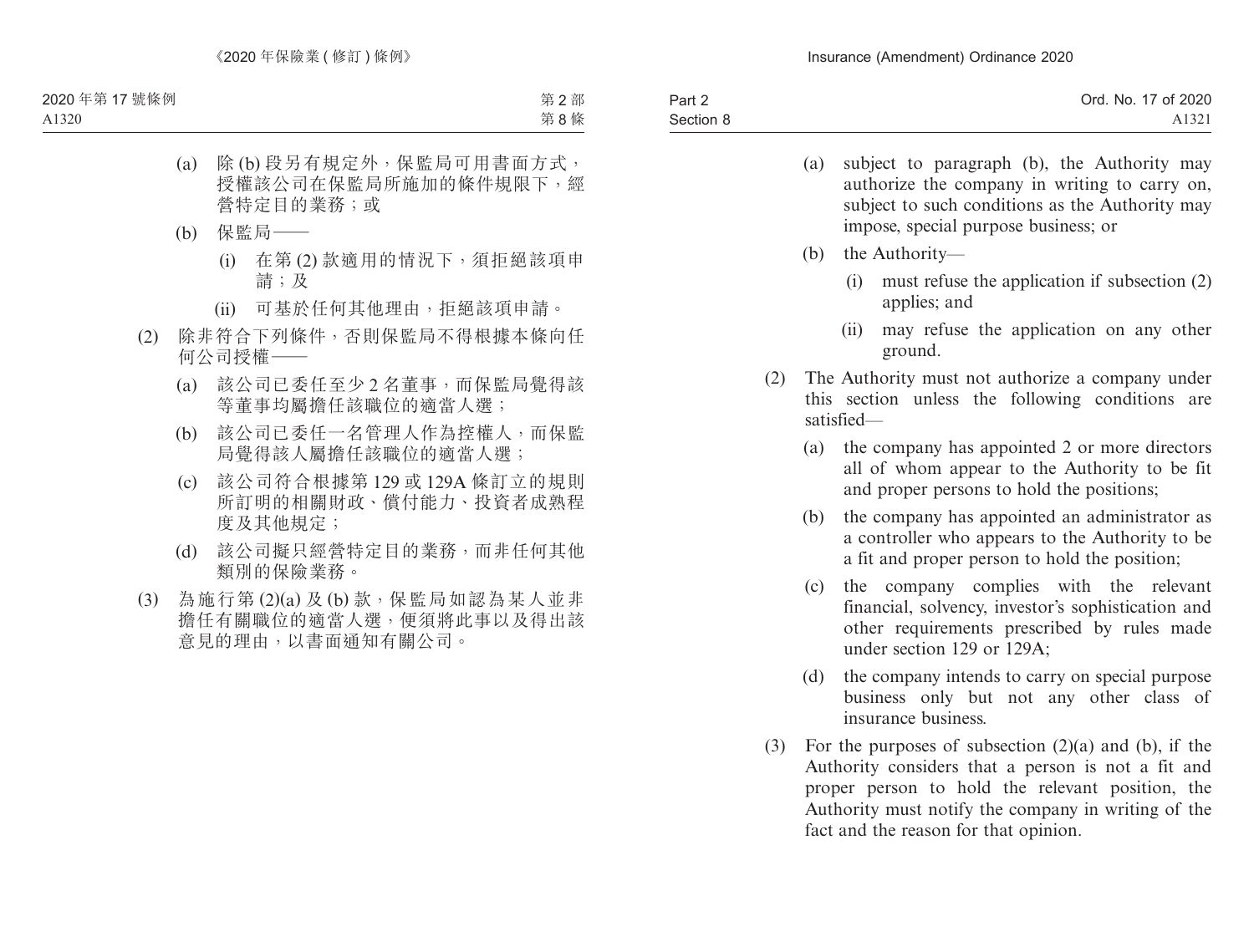| Part 2    | Ord. No. 17 of 2020 |
|-----------|---------------------|
| Section 9 | A1323               |

- (4) In this section—
- *administrator* (管理人), in relation to a company, means an individual who (alone or jointly with others) is responsible for the administration of the whole business of the company.

#### **8B. Form of information submitted by special purpose insurers**

The Authority may specify the form in which a special purpose insurer submits information to the Authority under this Ordinance.

#### **8C. Requirements under section 17, 20 or 21 may be modified or varied for special purpose insurers**

The Authority may modify or vary any requirement under section 17, 20 or 21 in relation to a special purpose insurer for the period and in the ways as the Authority considers appropriate.".

### **9. Section 11 amended (notification of refusal of authorization under section 8(2))**

(1) Section 11, heading—

**Repeal** "**8(2)**"

**Substitute**

"**8 or 8A**".

(2) Section 11(3)—

**Repeal**

" $8(1)(b)(ii)$ , the Authority shall"

#### **Substitute**

" $8(1)(b)(ii)$  or  $8A(1)(b)(ii)$ , the Authority must".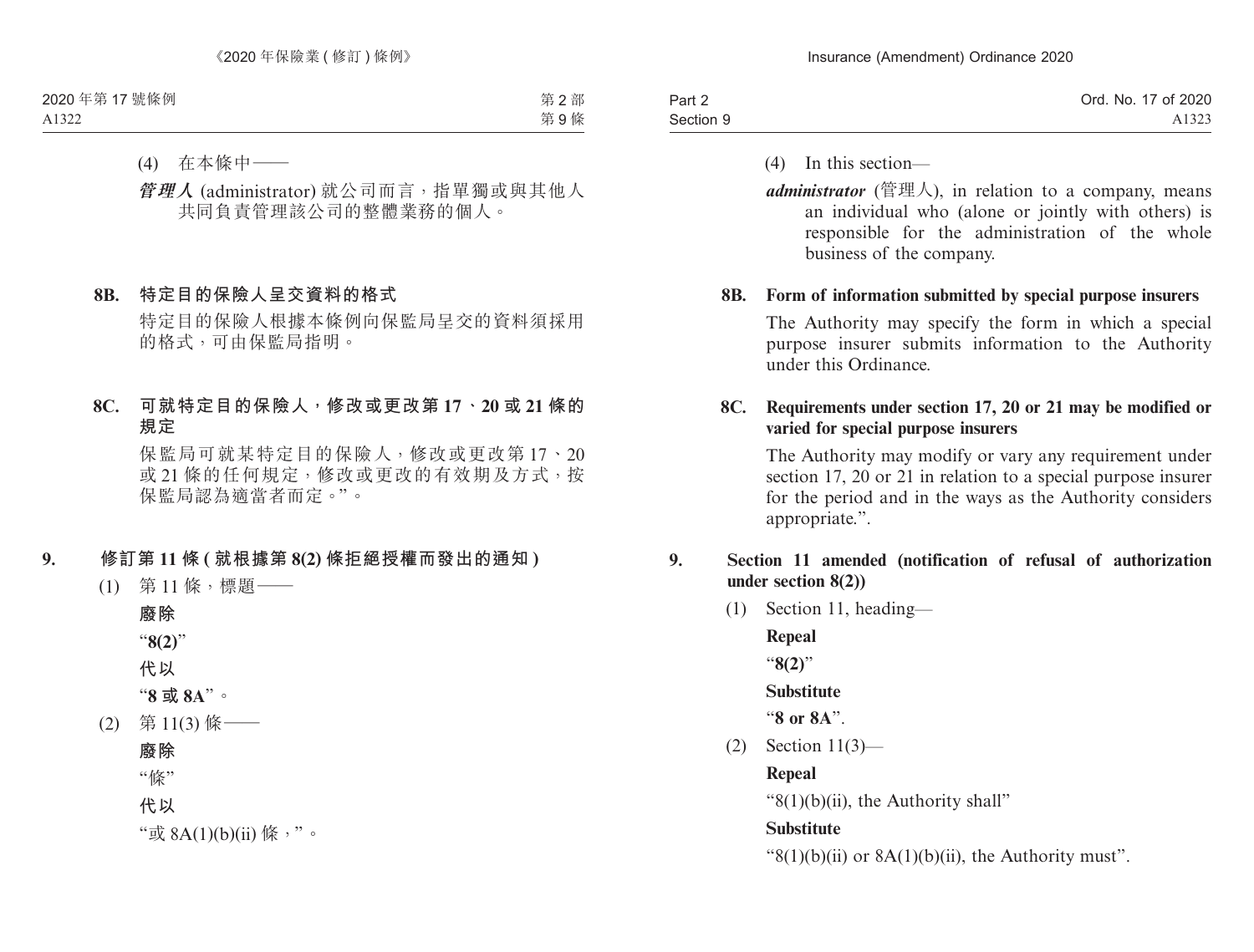| Part 2     | Ord. No. 17 of 2020 |
|------------|---------------------|
| Section 10 | A1325               |

### **10. Section 12 amended (conditions for authorization under section 8)**

- (1) Section 12, heading, after "**section 8**"— **Add** "**or 8A**".
- (2) Section 12(1), after "section  $8(1)(a)$ "-**Add** "or 8A(1)(a)".

### **11. Section 13A amended (approval of certain controllers of authorized insurers)**

(1) Section 13A(12), definition of *controller*, paragraph (a)(i), after "authorized insurer"—

#### **Add**

"(other than a special purpose insurer)".

(2) Section 13A(12), definition of *controller*, paragraph (a)(i)— **Repeal**

 $\lq\lq$  : or"

#### **Substitute a semicolon.**

(3) Section 13A(12), definition of *controller*, paragraph (a)(ii), after "authorized insurer"—

**Add**

"(other than a special purpose insurer)".

(4) Section 13A(12), definition of *controller*, paragraph  $(a)(ii)(B)(II)$ —

**Repeal**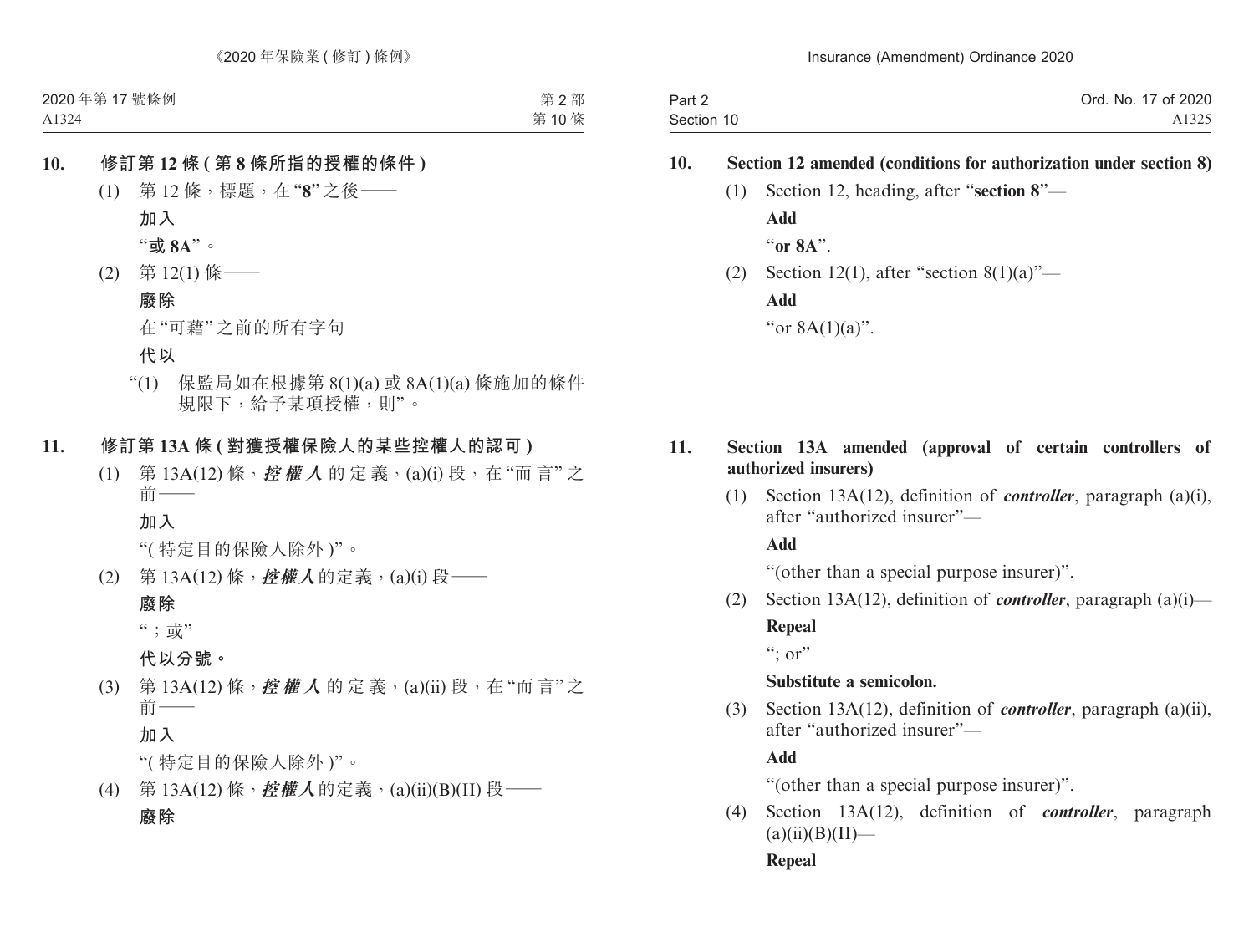| Part 2     | Ord. No. 17 of 2020 |
|------------|---------------------|
| Section 12 | A1327               |

"but"

#### **Substitute**

 $\mathfrak{c}_{\alpha r}$ 

- (5) Section 13A(12), definition of *controller*, after paragraph  $(a)(ii)$ —
	- **Add**
	- "(iii) in relation to an authorized insurer that is a special purpose insurer (whether incorporated in Hong Kong or outside Hong Kong)—an administrator of the authorized insurer; but".
- (6) Section 13A(12), Chinese text, definition of **控權人**, paragraph (b)—

**Repeal the full stop Substitute a semicolon.**

(7) Section 13A(12)—

#### **Add in alphabetical order**

"*administrator* (管理人), in relation to a special purpose insurer, means an individual who (alone or jointly with others) is responsible for the administration of the whole business of the special purpose insurer;".

### **12. Section 13AE amended (approval of key persons in control functions of certain authorized insurers)**

Before section 13AE(1)—

### **Add**

"(1A) This section does not apply to a special purpose insurer.".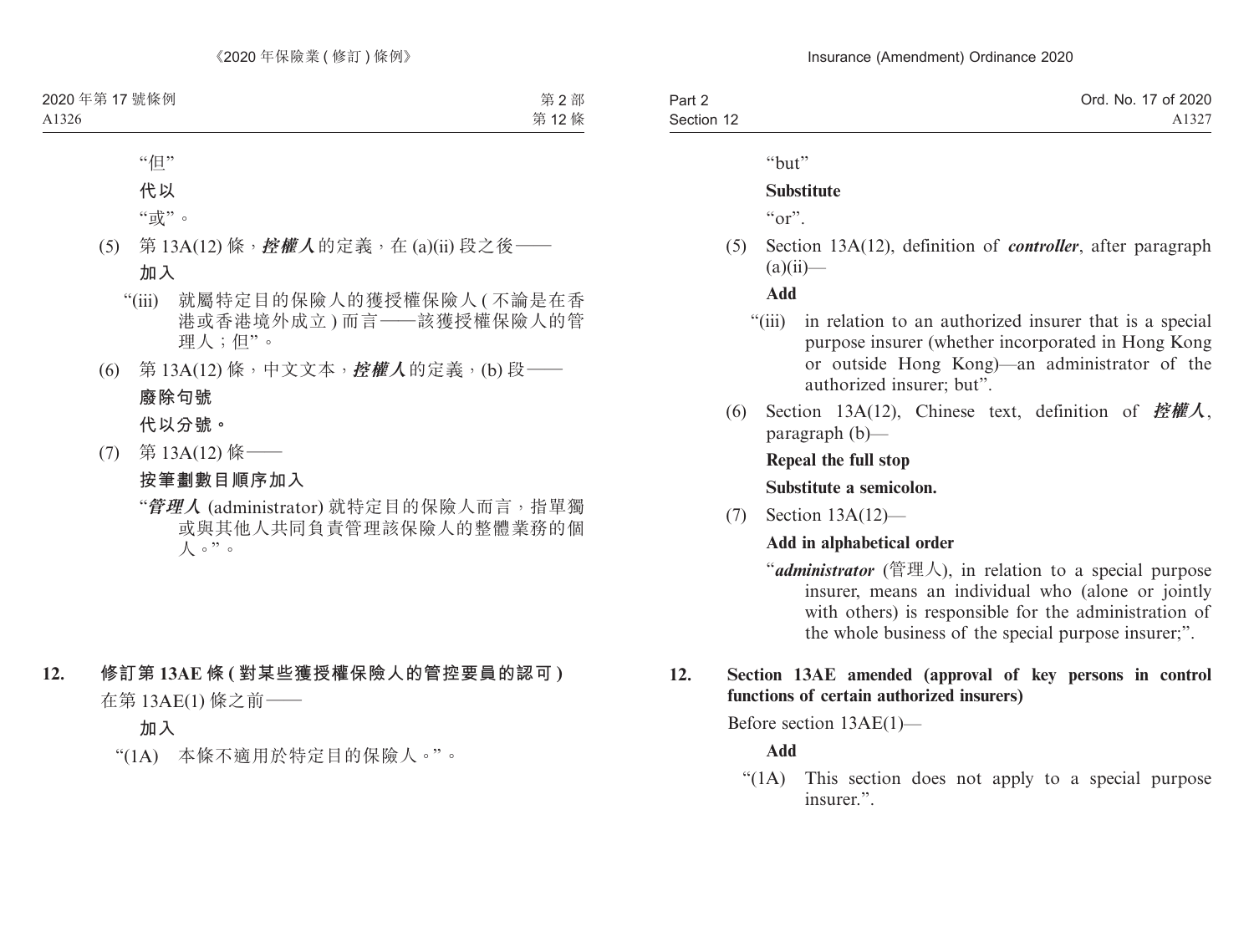| Part 2     | Ord. No. 17 of 2020 |
|------------|---------------------|
| Section 13 | A1329               |

#### **13. Section 13B amended (approval of persons proposing to become certain controllers of authorized insurer)**

Before section 13B(1)—

**Add**

"(1A) This section does not apply to a special purpose insurer.".

#### **14. Section 14A amended (determination of fit and proper)**

Section 14A(1), after "8,"—

**Add** "8A,".

**15. Section 26 amended (grounds on which powers are exercisable)** Section 26(1)(e), after " $(3)(b)$ "—

> **Add** "or 8A(2)".

### **16. Section 41B amended (power to conduct inspection)**

Section 41B(1)(c), after "section 8"—

**Add**

" $or 8A"$ 

### **17. Section 41P amended (disciplinary actions in respect of authorized insurers)**

Section 41P(5), definition of *misconduct*, paragraph (b), after "section 8"—

**Add** "or 8A".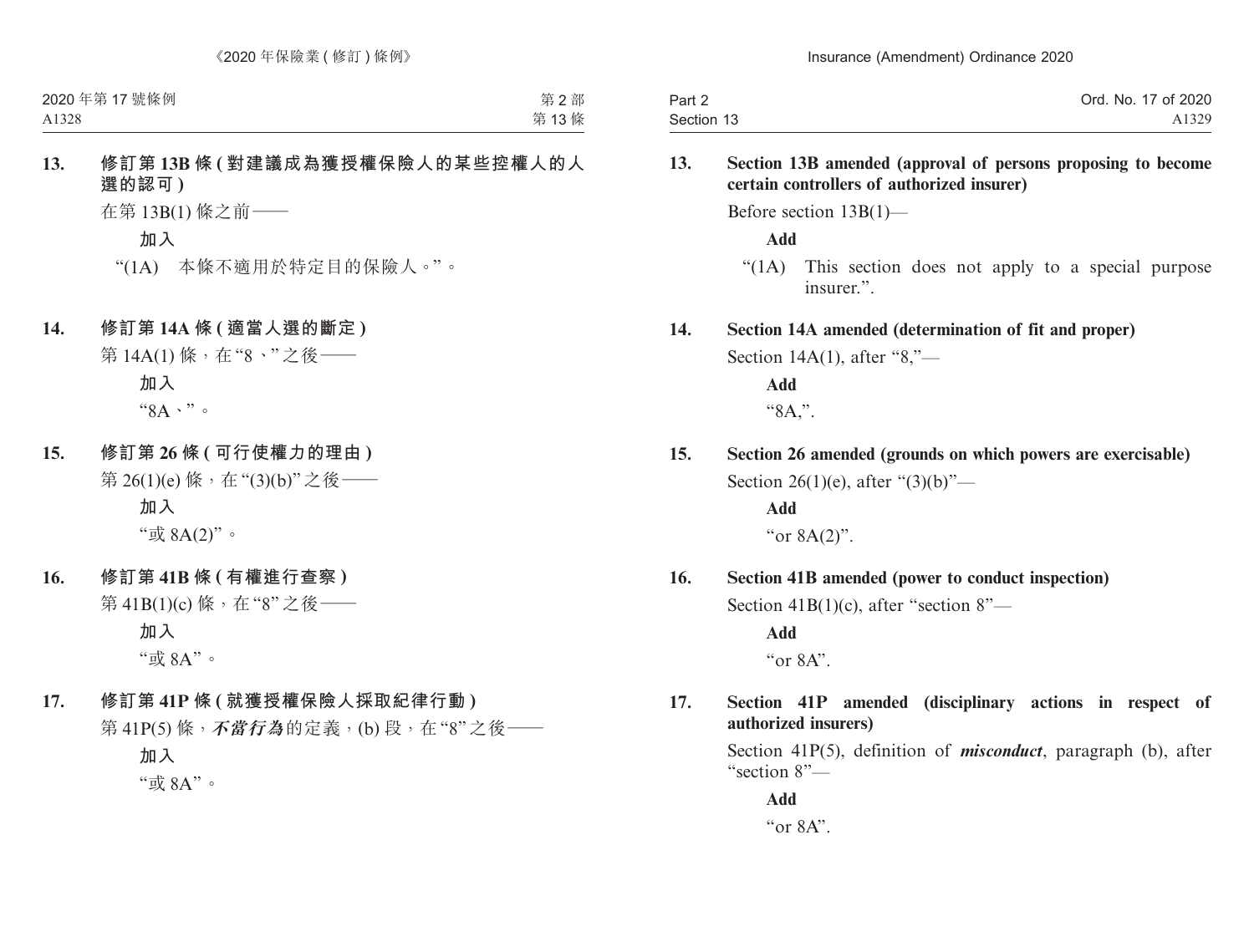| Part 2     | Ord. No. 17 of 2020 |
|------------|---------------------|
| Section 18 | A1331               |

**18. Section 53E amended (prescribed person to send report directly to Authority in certain cases relating to authorized insurers)**

Section 53E(3)(a), after "8(1)(a)"—

**Add** "or 8A(1)(a)".

**19. Section 129 heading amended (Authority may make rules)** Section 129, heading, after "**rules**"—

**Add**

"**—general provisions**".

**20. Section 129A added**

After section 129—

**Add**

#### "**129A. Authority may make rules for special purpose business**

- (1) The Authority may by rules—
	- (a) prohibit any sale of, or the making of any offer to sell, insurance-linked securities to any person other than an investor falling within a type prescribed in the rules; and
	- (b) prohibit any sale of, or the making of any offer to sell, insurance-linked securities at an amount lower than that prescribed in the rules.
- (2) Rules made under this section may prescribe offences for contravention of the rules, punishable by a fine or imprisonment, or both.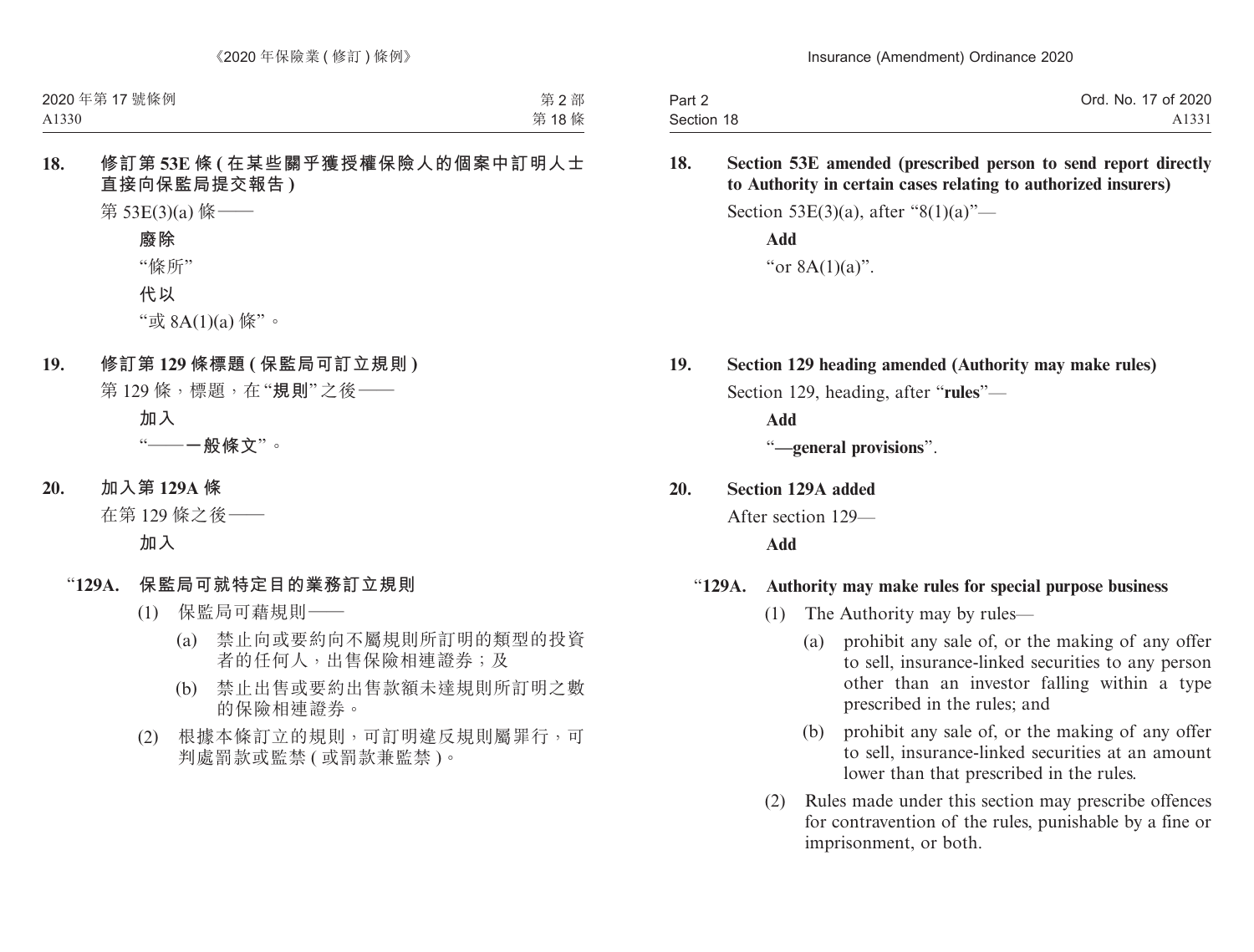| Part 2     | Ord. No. 17 of 2020 |
|------------|---------------------|
| Section 21 | A1333               |

- (3) The maximum penalty that may be prescribed under subsection (2) is—
	- (a) for an offence of which a person is convicted on indictment—a fine of \$200,000 and imprisonment for 2 years; and
	- (b) for an offence of which a person is summarily convicted—a fine at level 6 and imprisonment for 6 months.
- (4) In this section—

*insurance-linked securities* (保險相連證券) means securities issued through insurance securitization.".

### **21. Schedule 1 amended (classes of insurance business)**

Schedule 1, Part 1—

## **Repeal paragraph 1 Substitute**

- "1. The following constitute the classes of insurance business that are relevant for the purposes of this Ordinance—
	- (a) classes of long term business that are specified in Part 2 of this Schedule;
	- (b) classes of general business that are specified in Part 3 of this Schedule;
	- (c) the class of special purpose business.".

## **22. Schedule 1D amended (non-delegable functions of Authority)**

Schedule 1D, section 1(m), after "section 8"—

**Add**

 $\alpha$   $\alpha$   $\alpha$   $\beta$   $\Delta$ <sup>"</sup>.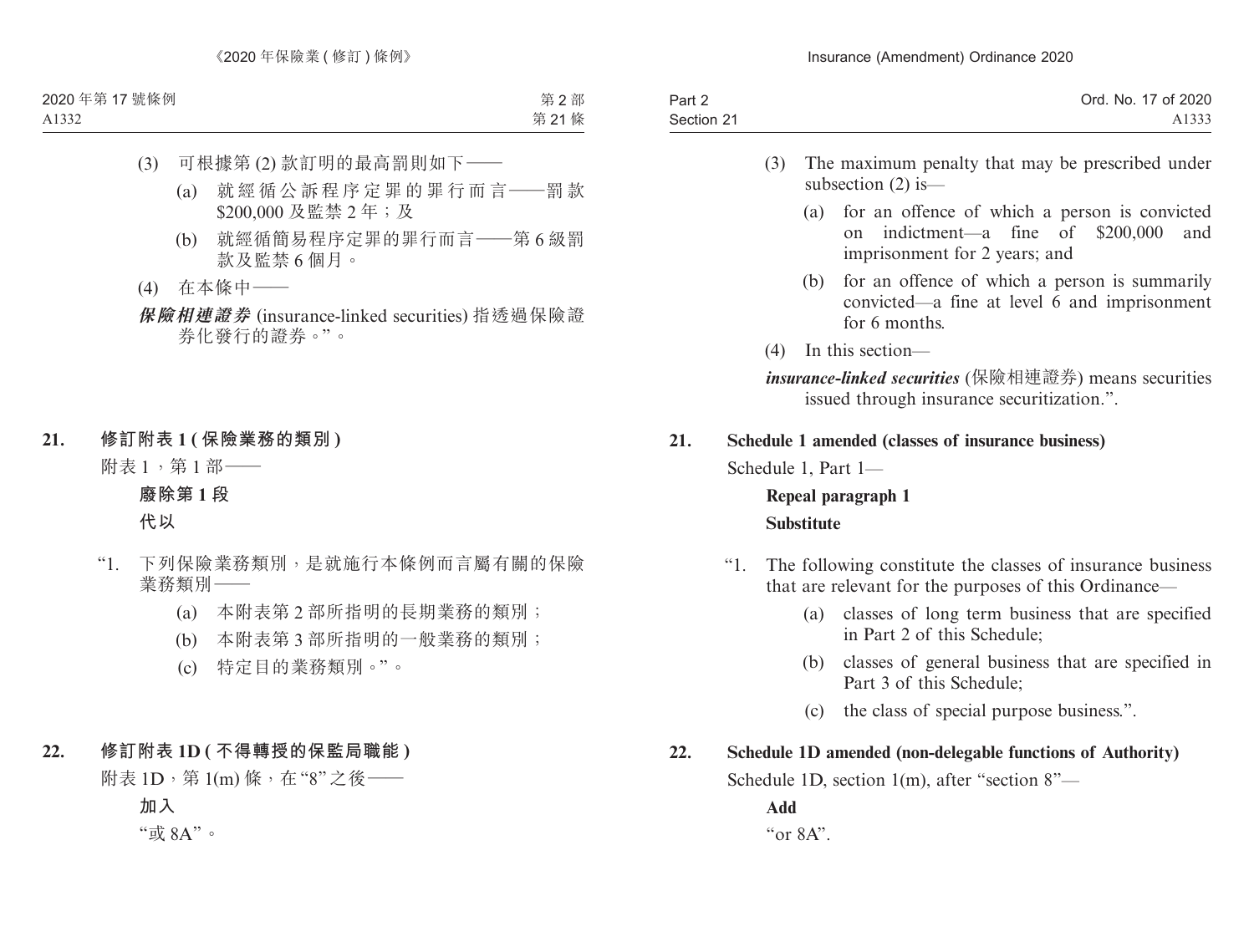| Part 2     | Ord. No. 17 of 2020 |
|------------|---------------------|
| Section 23 | A1335               |

| 23. | Schedule 9 amended (specified decisions) |                                                         |
|-----|------------------------------------------|---------------------------------------------------------|
|     | (1)                                      | Schedule 9, Part 1, item 1, after "or $(3)$ "-          |
|     |                                          | Add                                                     |
|     |                                          | "or $8A(2)$ ".                                          |
|     |                                          | (2) Schedule 9, Part 1, item 1, after " $8(1)(b)(i)$ "— |
|     |                                          | Add                                                     |
|     |                                          | "or $8A(1)(b)(i)$ ".                                    |
|     | (3)                                      | Schedule 9, Part 1, item 2, after " $8(1)(b)(ii)$ "—    |
|     |                                          | Add                                                     |
|     |                                          | "or $8A(1)(b)(ii)$ ".                                   |
|     | (4)                                      | Schedule 9, Part 1, item 3, after " $8(1)(a)$ "-        |
|     |                                          | Add                                                     |
|     |                                          | ", $8A(1)(a)$ ".                                        |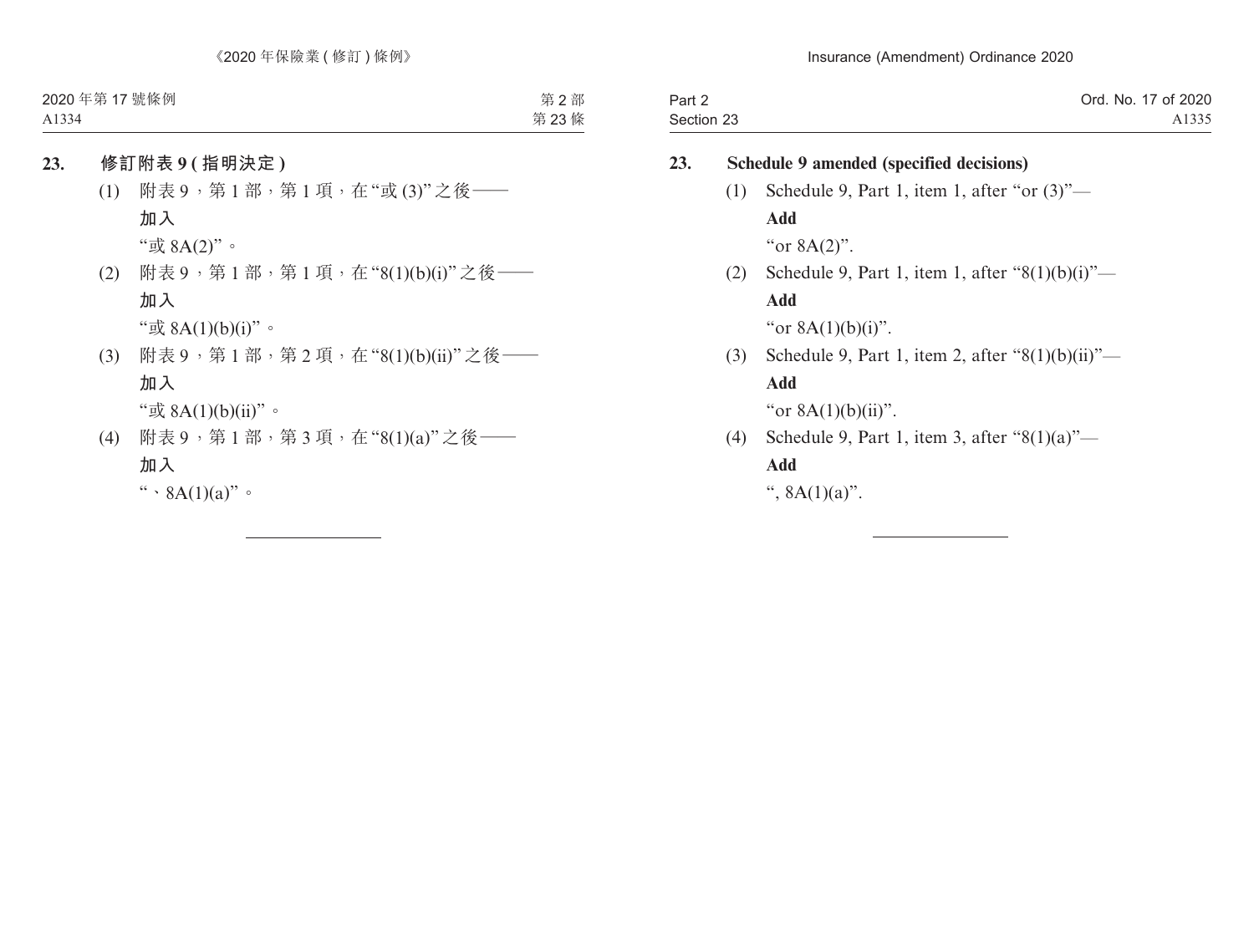## **Part 3**

## **Amendments Relating to Captive Insurers**

#### **24. Section 2 amended (interpretation)**

- (1) Section 2(7)(a)— **Repeal subparagraph (ii) Substitute**
	- "(ii) is restricted to the insurance and reinsurance of—
		- (A) risks of the bodies corporate within the relevant company's corporate group (within the meaning of paragraph (b)) to which the relevant company belongs;
		- (B) the proportional share of risks of another body corporate to which the relevant company, or a first tier member (within the meaning of paragraph  $(b)(i)$  in the relevant company's corporate group, is exposed directly through—
			- (I) controlling, or being entitled to control, the appointment or removal of a percentage of the directors on the board of directors of the other body corporate;
			- (II) controlling, or being entitled to control, a percentage of the voting rights at general meetings of the other body corporate; or
			- (III) holding a percentage of the issued share capital of the other body corporate,

that is capped at the highest of those 3 percentages; and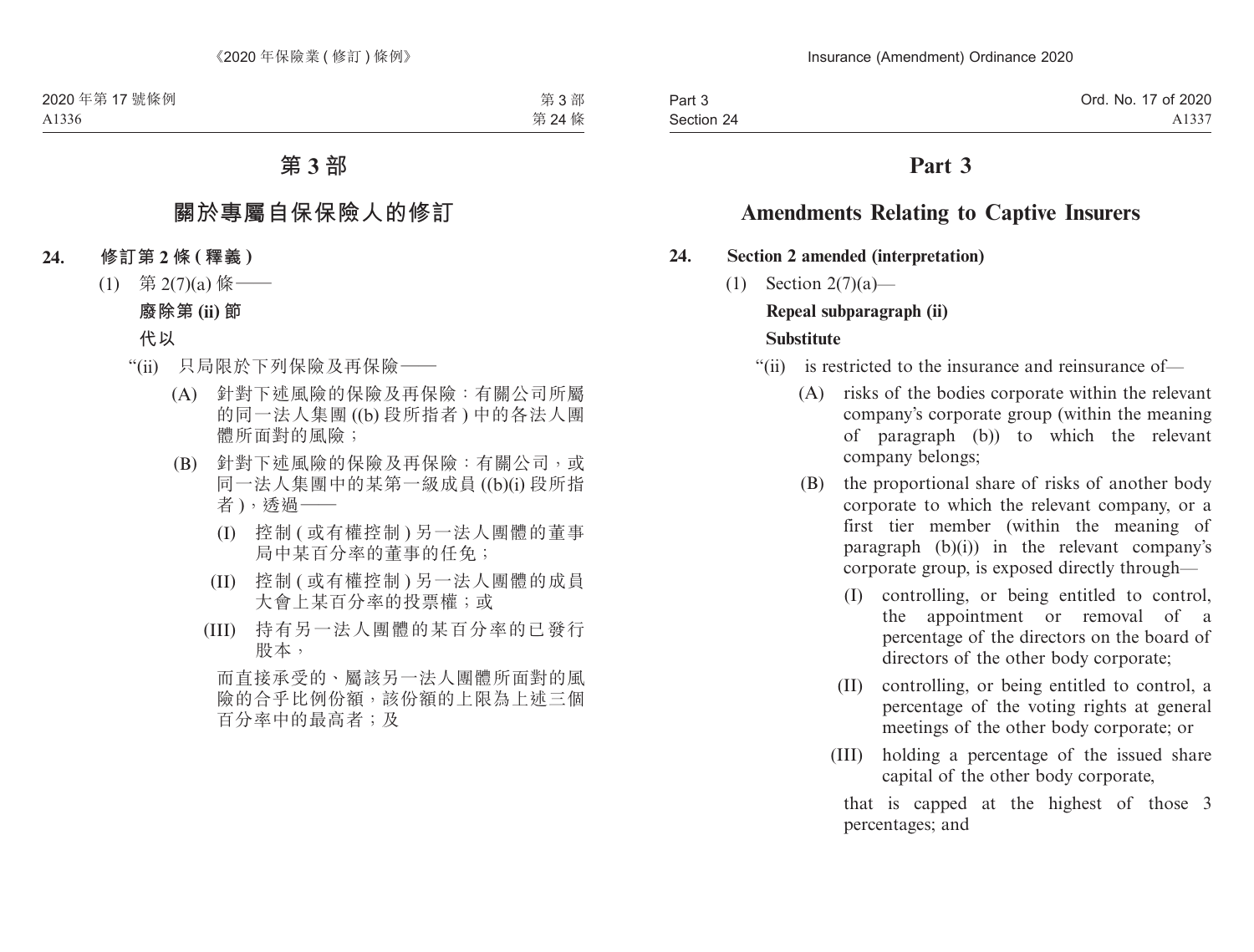| Part 3     | Ord. No. 17 of 2020 |
|------------|---------------------|
| Section 24 | A1339               |
|            |                     |

- (C) any other risks—
	- (I) of which the relevant company, or a first tier member in the relevant company's corporate group, has control, oversight or management; or
	- (II) to which the relevant company, or a first tier member in the relevant company's corporate group, is otherwise sufficiently connected,

as determined in accordance with the criteria specified for the purposes of this subsubparagraph in guidelines published under section 133:".

(2) Section 2(7)—

### **Repeal paragraph (b) Substitute**

- "(b) *relevant company's corporate group* (同一法人集團) means a corporate grouping made up of a relevant company (within the meaning of paragraph (a)) and one or more of the following members—
	- (i) a first tier member being a body corporate—
		- (A) that belongs to the group of companies of the relevant company; or
		- (B) that is a subsidiary of the holding company of the relevant company;
	- (ii) a second tier member being a body corporate in respect of which the relevant company or a first tier member (whether alone or jointly with the relevant company or another first tier member)—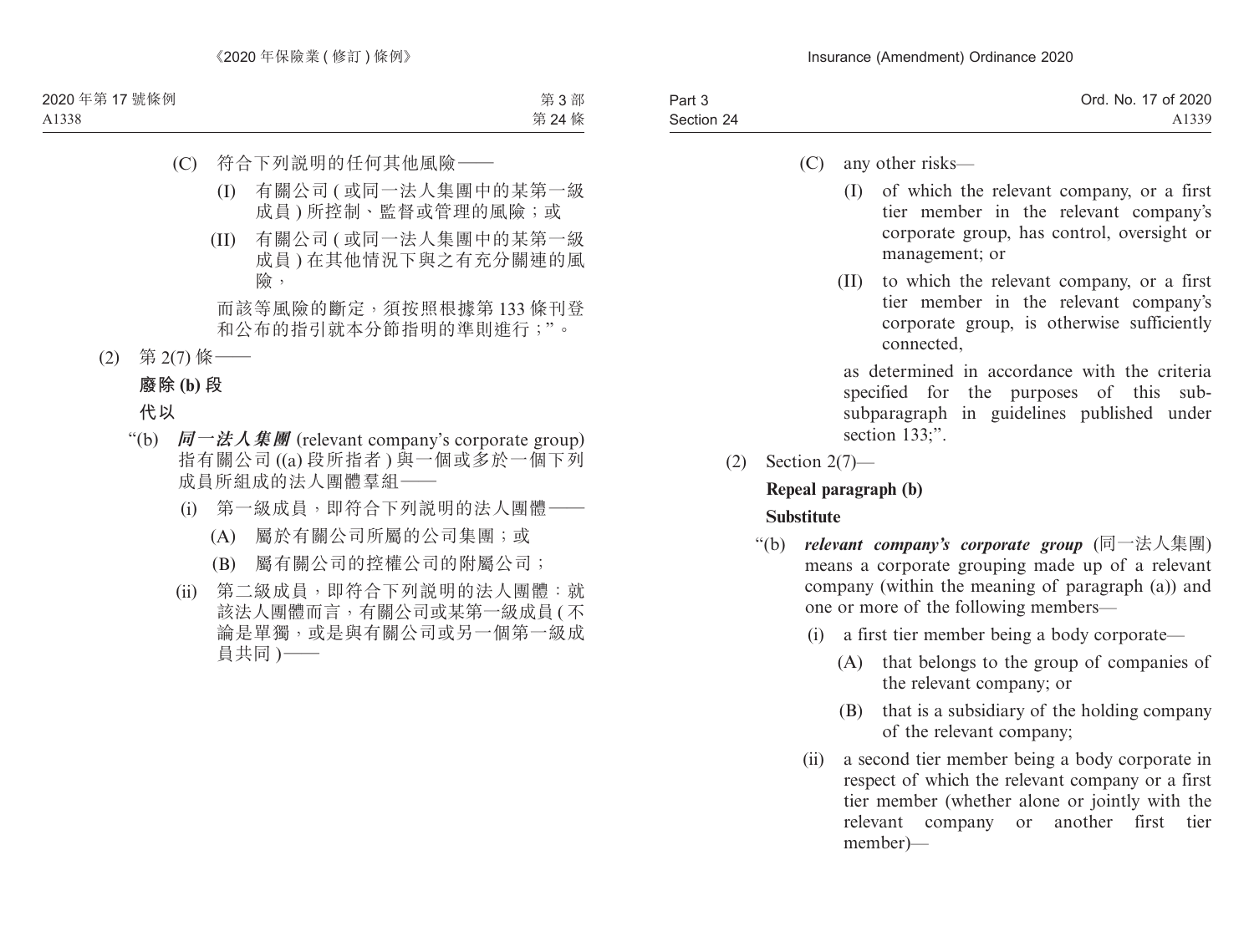| Part 3     | Ord. No. 17 of 2020 |
|------------|---------------------|
| Section 24 | A1341               |
|            |                     |

- (A) controls, or is entitled to control, the appointment or removal of not less than 20% and not more than 50% of the directors on the board of directors of the body corporate;
- (B) controls, or is entitled to control, not less than 20% and not more than 50% of the voting rights at general meetings of the body corporate; or
- (C) holds not less than 20% and not more than 50% of the issued share capital of the body corporate;
- (iii) a third tier member being a body corporate that is a subsidiary of a second tier member;".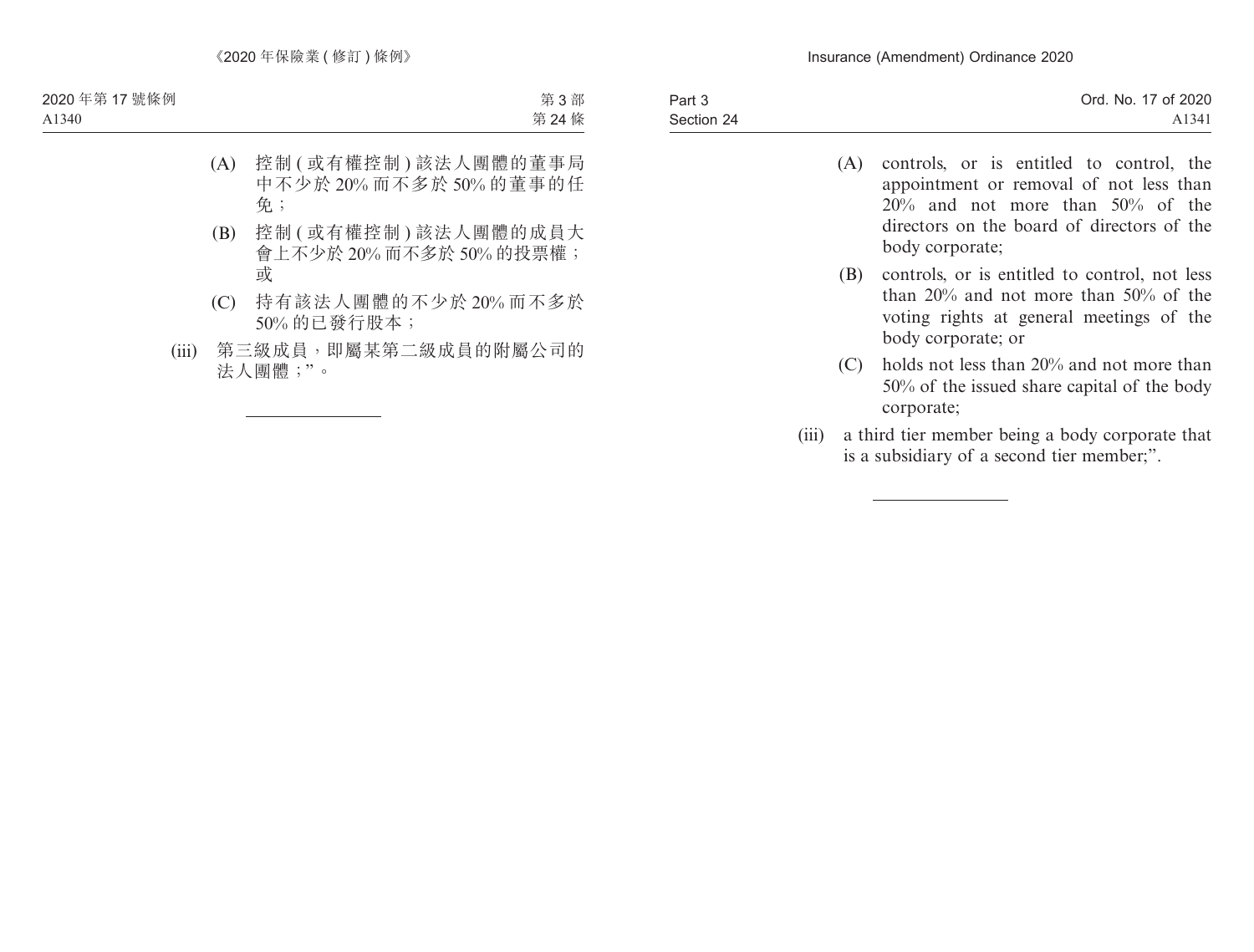Part 4 Section 25

## **Part 4**

# **Amendment Relating to Non-delegable Functions of Insurance Authority**

**25. Schedule 1D amended (non-delegable functions of Authority)** Schedule 1D, section 1—

**Repeal paragraph (c).**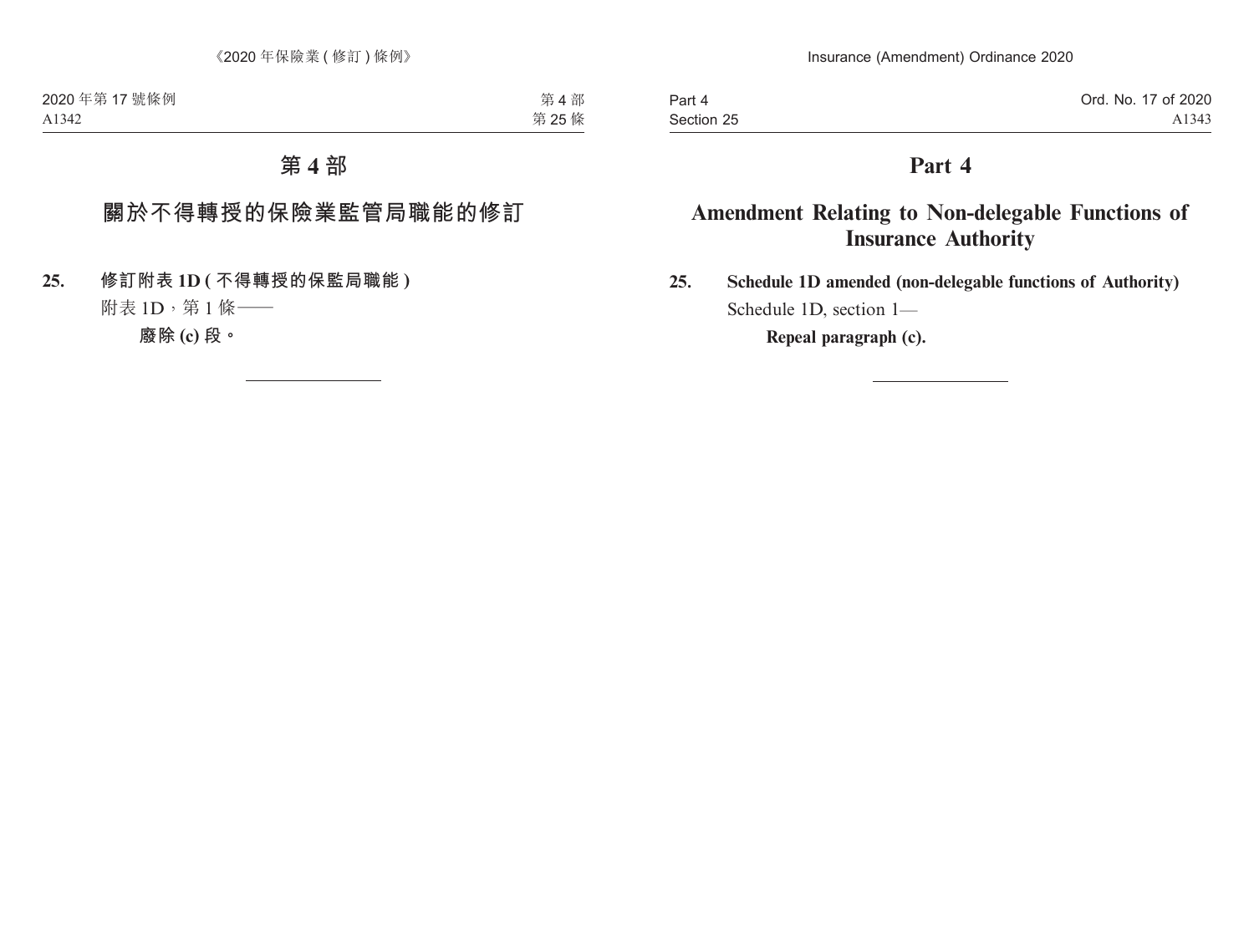Part 5 Section 26

# **Part 5**

## **Miscellaneous Amendments**

- **26. Section 9 amended (meaning of** *controller* **(控權人))**
	- (1) Section 9(3)(a)—

**Repeal**

" $(1)(a)$ "

### **Substitute**

" $(1)(a)(i)$ ".

(2) Section 9(3)(b)—

**Repeal**

" $(1)(b)$ "

**Substitute**

" $(1)(a)(ii)$ ".

**27. Section 26 amended (grounds on which powers are exercisable)** Section  $26(4)(b)$ —

> **Repeal** " $9(1)(c)$ "

### **Substitute**

" $9(1)(a)(iii)$ ".

## **28. Section 53A amended (secrecy)**

(1) Section  $53A(1AA)(e)$ —

**Repeal**

"or who is"

**Substitute**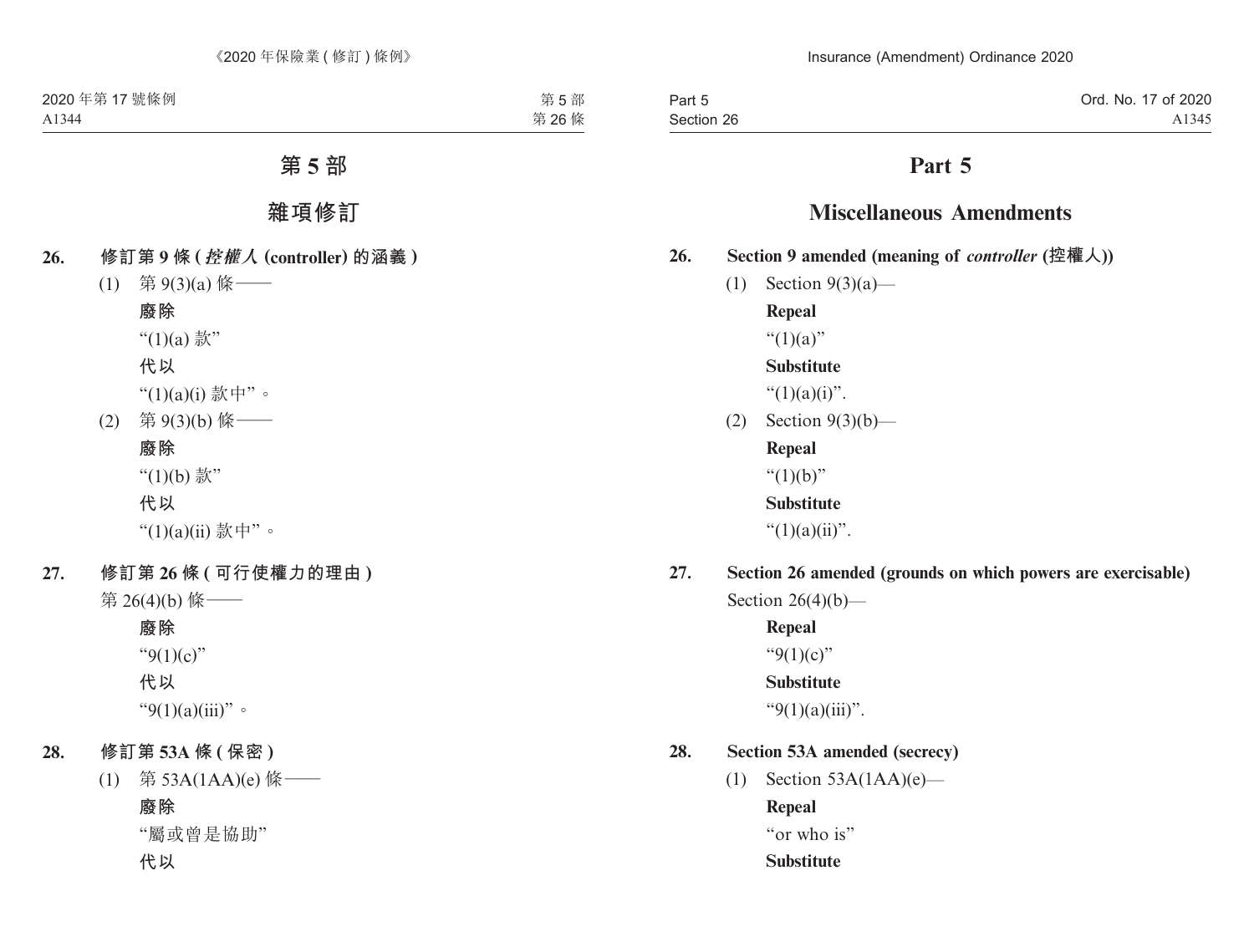| Part 5     | Ord. No. 17 of 2020 |
|------------|---------------------|
| Section 29 | A1347               |

"or who assists".

- (2) Section  $53A(1AAB)(c)$  **Repeal** "who is" **Substitute** "who assists".
- **29. Section 76 amended (Authority may petition for winding up or bankruptcy of licensed insurance intermediary)**

Section 76(3), Chinese text—

**Repeal** "佈" **Substitute** "布".

**30. Section 123 amended (exceptions to sections 64G and 120)** Section 123(5), definition of *actuary*—

> **Repeal** "Companies (Actuaries' Qualifications) Regulations" **Substitute** "(Actuaries' Qualifications) Regulation".

### **31. Section 128 amended (Chief Executive in Council may make regulations)**

Section 128(7), English text, after "subsection (6)"—

**Add**  $``is"$ .